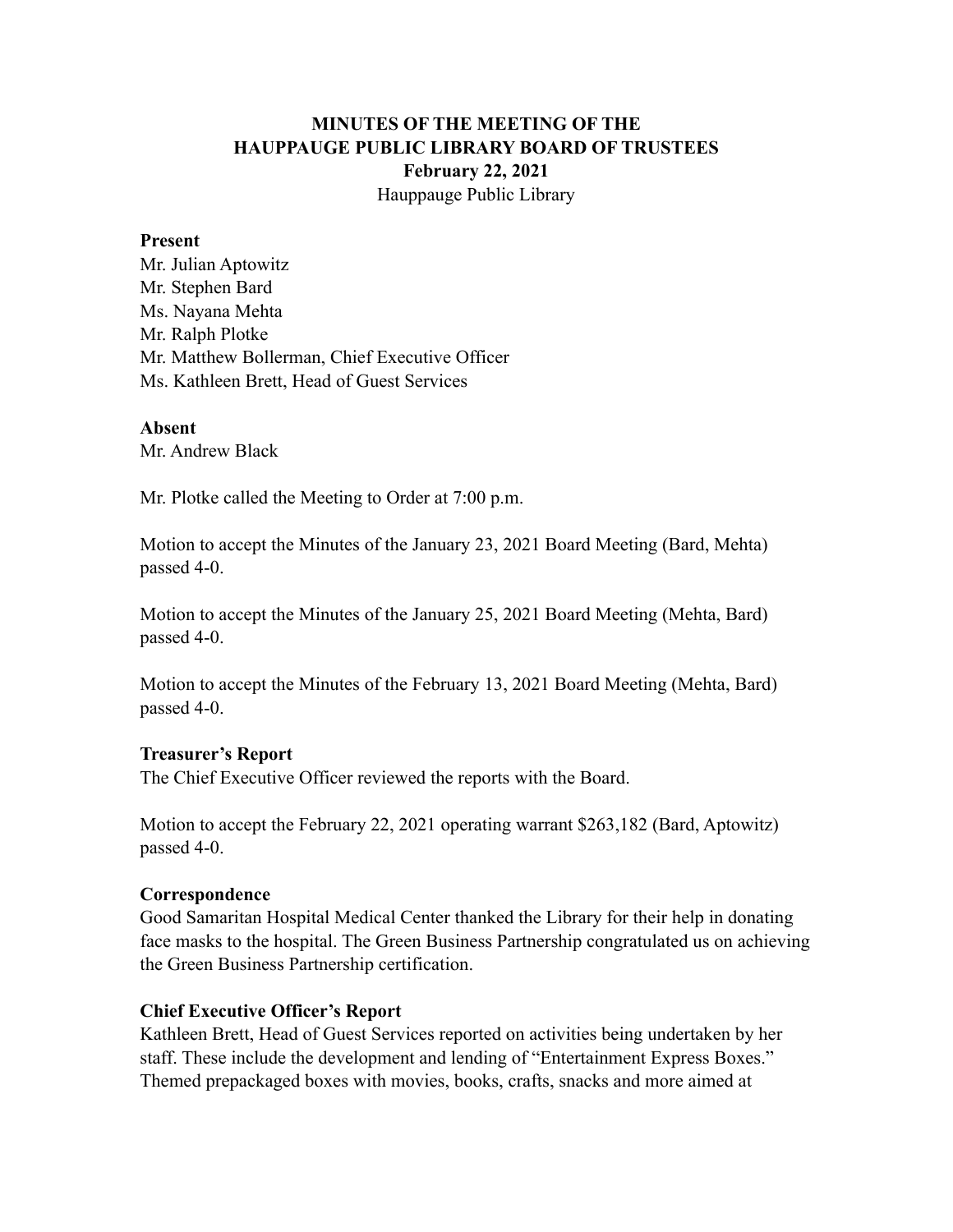## **February 22, 2021 Minutes (Page Two)**

specific audiences. The Children's ones have been the most popular. Since the service began in early November, roughly 50 boxes have gone home with guests. Take and Make crafts have also been very popular with all ages. In addition, targeted programs, STEM for Toddlers, have been well received. Guest Services Staff are working on building their readers advisory skills to better assist our guests find what they want to read. The Chief Executive Officer reported on the plans for preparing for the April 6 Annual Vote, the tax help service being offered and updates on upgrading the HVAC filtering.

## **Committee Reports**

None

## **Old Business**

None

## **New Business**

BE IT RESOLVED that the following qualified voters of the Hauppauge Public Library District are appointed to constitute the Board of Registration of the Hauppauge Library District and to serve as election clerk, election inspectors and ballot clerks at the Special District Meeting to be held on April 6, 2021:

Nick Mendola (Election Clerk), residing at 109 Seusing Blvd., Hauppauge; Kim Kriklava (Election Inspector), residing at 161 John Street, Hauppauge; Camie Barz (Ballot Clerk), residing at 668 Nichols Road, Hauppauge; Cynthia Barz (Ballot Clerk), residing at 668 Nichols Road, Hauppauge; Frank Poma (Ballot Clerk), residing at 154 Lawrence Ave., Hauppauge.

BE IT FURTHER RESOLVED that Mr. Mendola is appointed Chair of the Board of Registration and shall be compensated for his services at the rate of \$1,000 and that the other members of the Board of Registration shall be compensated for their services at a rate of \$15.00 per hour. Motion to accept (Mehta, Bard) passed 4-0.

Motion to accept the Hauppauge Public Library Annual Report for Public and Association Libraries 2020 (Bard, Mehta) passed 4-0.

Motion to adopt the Public Employer Health Emergency Plan for Hauppauge Public Library (Mehta, Aptowitz) passed 4-0.

The amendments to the Hauppauge Public Library bylaws were presented.